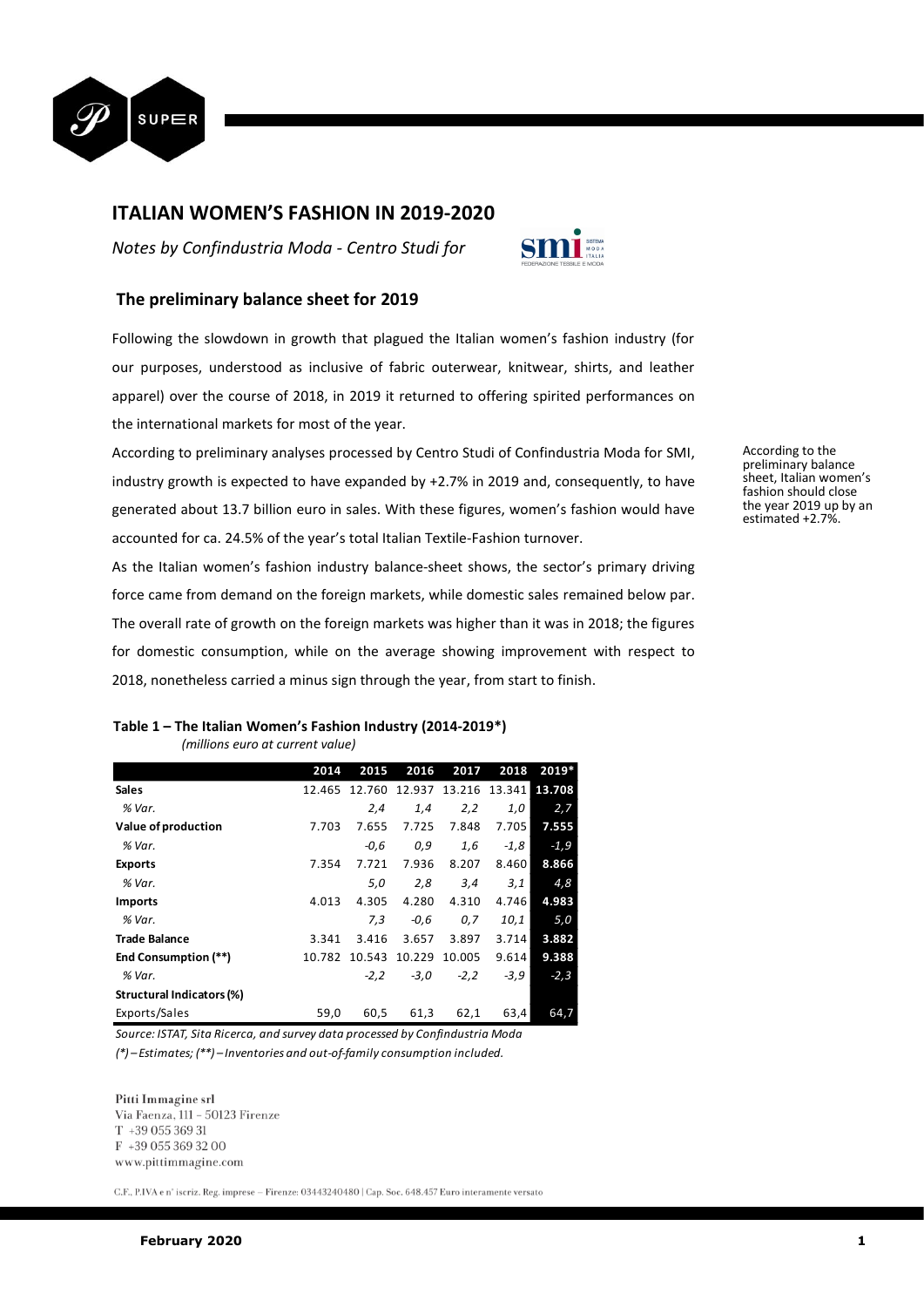

Although results inevitably varied, all the industry segments examined here are expected to have closed 2019 in the positive numbers. Differently from 2018, knit outerwear, shirts, and leather apparel abandoned their negative trends and once again enjoyed increases (especially knitwear and shirts; leather apparel's growth did not reach 1%); it is however estimated that fabric outerwear, although still positive, grew at slower rhythms in 2019 than in 2018.

The total value of production actually carried on in Italy (net revenues deriving from marketing of imported products), obtained by averaging the production dynamics of the single subsectors, is estimated to have dropped by about -1.9% in 2019.

As regards the Italian market, Sita Ricerca data processed by Centro Studi of Confindustria Moda indicates that we should – once more – expect a new worsening of the women's fashion sell-out figures. After a Spring/Summer season result showing a -2.8% decrease, the rate of fall continued at a similar pace into the second part of the year, although consumption picked up in the month of December and buoyed up the fourth-quarter results; all in all, the estimate for the 2019 twelve-month period is for a drop of -2.3% on an annual basis.

A look at the foreign markets shows, as mentioned above, that the favorable trend in exports of Italian women's fashion – which began in 2010 – was continuing, and what's more at an accelerating rate. In more detail, foreign sales during the year 2019 should close with a positive variation of +4.8% and thus amply exceed 8.8 billion euro. Imports of women's fashion are also expected to have increased to a value of about 5 billion thanks to growth estimated at +5.0%. Given the picture of trade flows into and out of Italy drawn above, the industry trade surplus should rise above 3.85 billion euro (for an estimated 160 million euro surge over the 2018 figure).

## **Foreign trade in the first ten months of 2019**

According to currently-available ISTAT data relative to the period from January through October 2019, foreign exchanges of women's fashion were still enjoying a positive course and an accelerating growth rate with respect to the same period of 2018. Italy's exports, in particular, would have increased by +6.6% while imports grew by +5.9%. In terms of value, sales abroad in the period in question climbed to more than 7.9 billion euro; at the same time, imports also increased to a total exceeding 4.9 billion.

The trade balance for the period was thus equal to 3 billion euro, up with respect to the surplus for the first ten months of 2018 (by 217 million euro).

The value of Italian production is estimated to have dropped by -1.9%.

The Italian women's fashion sell-out for the solar year is expected to have declined by -2.3%.

For 2019, growth in exports is estimated at +4.8%, and growth in imports at +5.0%.

The industry trade surplus should top 3.85 billion euro.

From January through October 2019 , Italian women's fashion exports grew by +6.6%, while imports were up by +5.9%.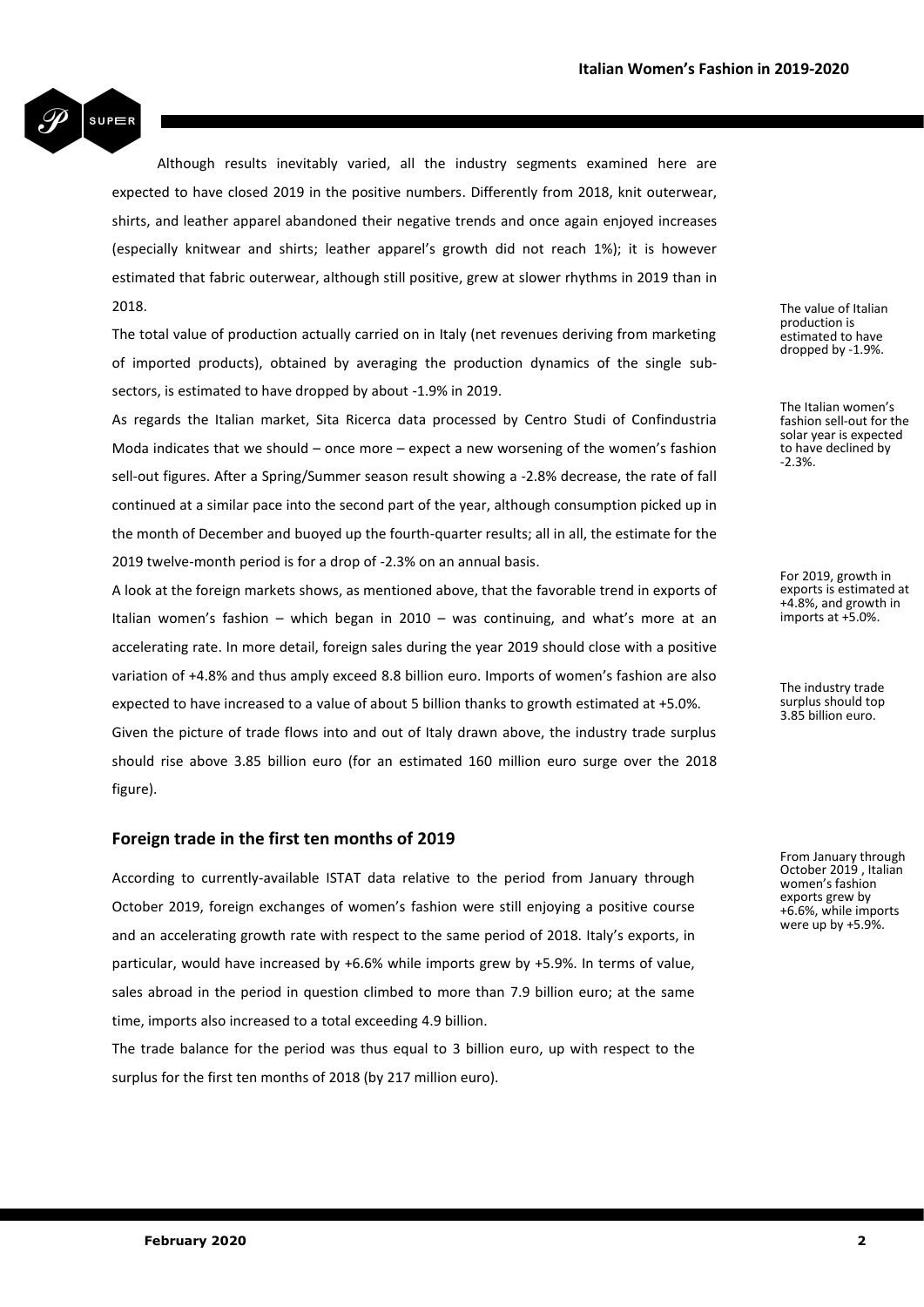

Analysis of performance by geographic macro-areas shows a generalized positive evolution affecting both the EU and extra-EU areas. In terms of exports, sales within the EU grew by +6.2% (accounting for 50.5% of all Italian women's fashion industry exports), and exports to extra-EU countries increased by +7.0%. In the case of imports, goods incoming from EU countries were up by +9.1%; imports from extra-EU suppliers increased by +2.8% and so accounted for 49.1% of total incoming flows.

Within the average data by macro-area, it is worthwhile to analyze the single-country results, since they better reflect the trends on each market.

In the EU area, France, the top customer market for Made-in-Italy women's fashion, with an 11.3% share, showed a good positive variation of +8.1%. Second-place Germany, instead, slowed by -0.2%. Again in the EU area, sales to the United Kingdom grew by +12.2%, upping the country's share of the total to 7.3%; Spain about-faced again, to the tune of +10.3%. As far as the smaller markets (in terms of value of Italian womenswear exports) are concerned, Austria and Poland grew by +24.6% and by +2.1%, respectively. On the other hand, we saw contractions in the absorbance capacities of Belgium (-1.4%) and the Netherlands (-12.7%).

### **Table 2 – Italian Women's Fashion (\*): Country-by-Country Analysis of Foreign Trade** *(January-October 2019)*

**1) Imports 2) Exports Country of Origin Million s Euro** *Var. %*  **% Share TOTAL 4.917** *5,9 100,0 of which: Intra EU 28 2.505 9,1 50,9 Extra EU 28 2.412 2,8 49,1 Top 15 Supplier Countries* China 892 *-1,7 18,1* Spain 598 *86,1 12,2* France 495 *-19,6 10,1* Bangladesh 347 *8,4 7,1* Romania 259 *-0,1 5,3* Germany 246 *5,4 5,0* Netherlands 202 *13,2 4,1* Belgium 177 *1,2 3,6* Turkey 150 *7,1 3,1* India 121 *3,1 2,5* Tunisia 119 *-2,8 2,4* United Kingdom 109 *-6,9 2,2* Bulgaria 92 *11,0 1,9* Cambodia 89 *1,7 1,8* Albania <sup>77</sup> *9,8 1,6* *Source: ISTAT data processed by Confindustria Moda – Preliminary data subject to adjustment.*  **Country of Destination** *of which:*

| Country of                       | Million | %           | %            |  |  |  |  |  |
|----------------------------------|---------|-------------|--------------|--|--|--|--|--|
| Destination                      | s Euro  | Var.        | <b>Share</b> |  |  |  |  |  |
| TOTAL                            | 7.962   |             | 6,6 100,0    |  |  |  |  |  |
| of which:                        |         |             |              |  |  |  |  |  |
| Intra EU 28                      | 4.024   | 6,2         | 50,5         |  |  |  |  |  |
| Extra EU 28                      | 3.938   | 7,0         | 49,5         |  |  |  |  |  |
| <b>Top 15 Customer Countries</b> |         |             |              |  |  |  |  |  |
| France                           |         | 902 8,1     | 11,3         |  |  |  |  |  |
| Germany                          |         | 757 -0,2    | 9,5          |  |  |  |  |  |
| Switzerland                      | 725     | 31,2        | 9,1          |  |  |  |  |  |
| <b>United States</b>             | 629     | 11,4        | 7,9          |  |  |  |  |  |
| United Kingdom                   | 581     | 12,2        | 7,3          |  |  |  |  |  |
| Hong Kong                        | 469     | $-12,3$     | 5,9          |  |  |  |  |  |
| Spain                            | 416     | 10,3        | 5,2          |  |  |  |  |  |
| Russia                           |         | $392 - 6,7$ | 4,9          |  |  |  |  |  |
| China                            | 391     | 14,1        | 4,9          |  |  |  |  |  |
| Japan                            | 363     | 12,1        | 4,6          |  |  |  |  |  |
| Austria                          |         | 201 24,6    | 2,5          |  |  |  |  |  |
| South Korea                      |         | 187 18,3    | 2,4          |  |  |  |  |  |
| Belgium                          |         | 169 - 1,4   | 2,1          |  |  |  |  |  |
| Netherlands                      |         | 154 -12,7   | 1,9          |  |  |  |  |  |
| Poland                           |         | 123 2,1     | 1,5          |  |  |  |  |  |

*(\*) Differently from Table 1, these aggregates include Junior products data.*

Intra- and extra-EU exchanges both enjoyed positive dynamics.

From January through October 2019, exports to France grew by +8.1%, to the U.K. by +12.2%, and to Spain by  $+10.3%$ .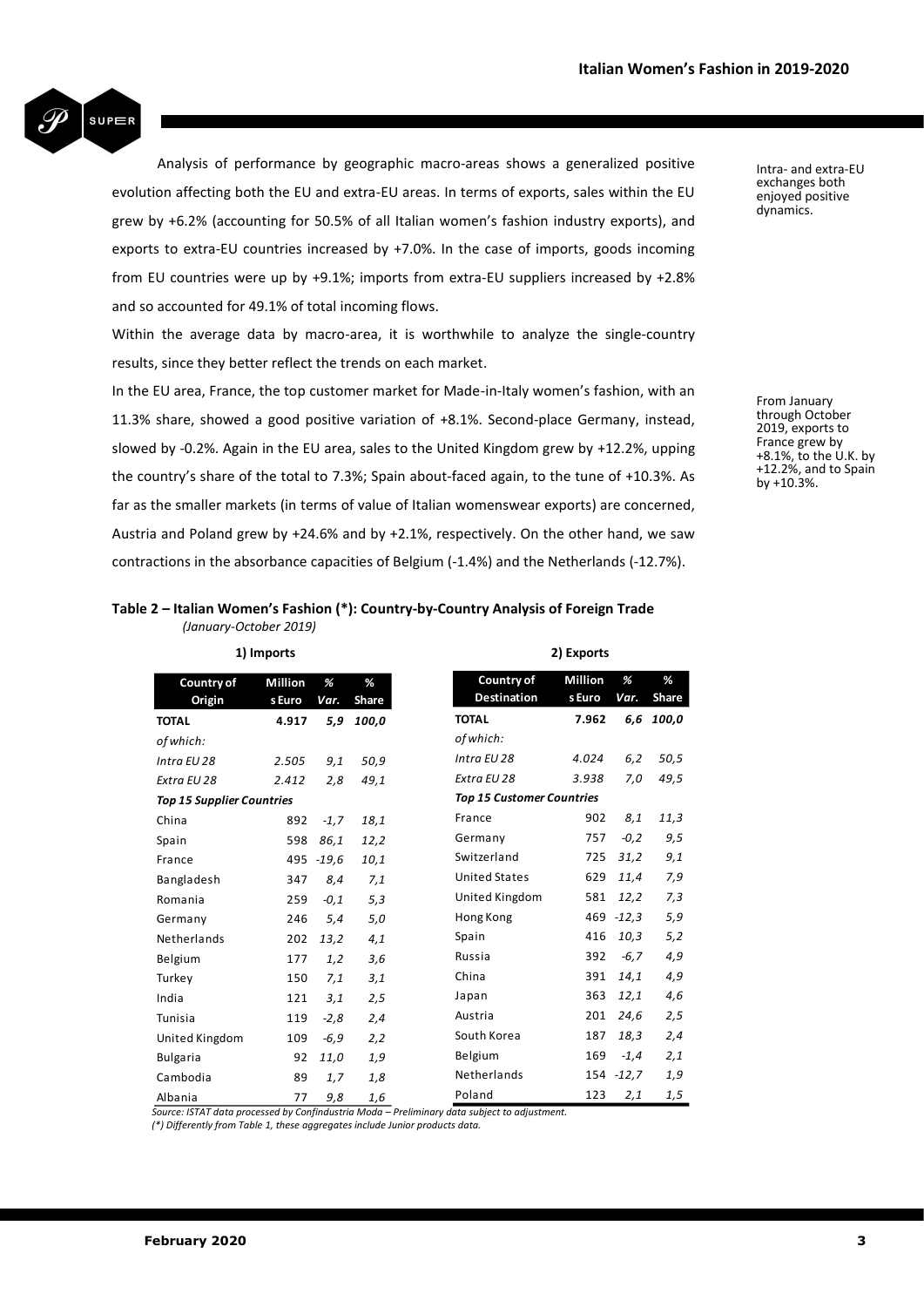

On the extra-European markets, as was the case for the other sectors under the broad heading "Textiles, Fashion and Accessories," we saw vigorous growth for Switzerland which, with a +31.2% increase, jumped to third place; such performance by this market, which is first and foremost a logistics/sales platform for many fashion industry brands, provides clear testimony to the favor accorded to Italian women's fashion – and, specifically, the top luxury *griffes* – by the global market, on which the majority of the women's fashion in question will be redistributed.

Exports to the U.S. were up by +11.4%; the country absorbed 7.9% of total industry exports. Hong Kong was down by a significant -12.3%, although sales to China increased by +14.1%; despite the dichotomic results, summing China and Hong Kong gives us a total of upwards of 860 million euro; taken together, the two were second only to France in Italy's overall customer rankings. Also in the Far East, as in 2018 the results were positive for Japan, which closed the first ten months of 2019 up by +12.1%; in the same period, South Korea accelerated by +18.3%. Against the tide as far as averages and the results for most of Italy's main trading partners go, exports to Russia, which in January-October 2018 had fallen by -1.4% with respect to the same period of the previous year, fell de novo in 2019, losing -6.7% in the first ten months and bringing the overall value of Italian sales to 392 million euro (equal to 4.9% of total industry exports).

Turning to analysis of Italy's major supplier markets, imports from China were again preceded by a minus sign: although losing -1.7%, the country nevertheless accounted for 18.1% of Italy's total women's fashion imports in the period examined. The Chinese drop-off was offset by increases in incoming flows from the Netherlands (+13.2%) and Belgium (+1.2%), both of which countries are traditional ports of European entry for Asian goods.

Thanks to especially good growth (+86.1%), Spain took over second place from France, which was down by -19.6%.

Continuing down the ranking of main suppliers to Italy, by value, we see Bangladesh with a +8.4% increase, while Romania and Germania were instead down by -0.1% and up by +5.4%, respectively. Incoming flows from Turkey (+7.1%) and from India (+3.1%) increased, but imports from Tunisia were down (-2.8%).

If we disaggregate the overall export data by product lines (see Fig. 1), we see that, in the first ten months of 2019, foreign sales results in the principal goods categories we monitored were all favorable, although to very different extents. Exports of *Made in Italy* women's knit outerwear gained +12.0% abroad; fabric outerwear and shirts were up by +4.3% and +3.5%, respectively, but leather apparel did no better than +0.3%.

In the extra-EU area, exports to Switzerland recorded a +31.2% increase.

The U.S. market grew by  $+11.4%$ 

In Far East, exports to Hong Kong lost -12.3%, but we saw increases for China (+14.1%), Japan (+12.1%), and South Korea (+18.3%).

Sales on the Russian market were down by -6.7%.

On the supplier markets front, China, which provides ca. 18.1% of Italy's incoming women's fashion, was down by -1.7%. Imports from Spain increased significantly.

A look at product segments shows that from January to October 2019, exports of fabric outerwear increased by +4.3% while knit outerwear gained +12.0%.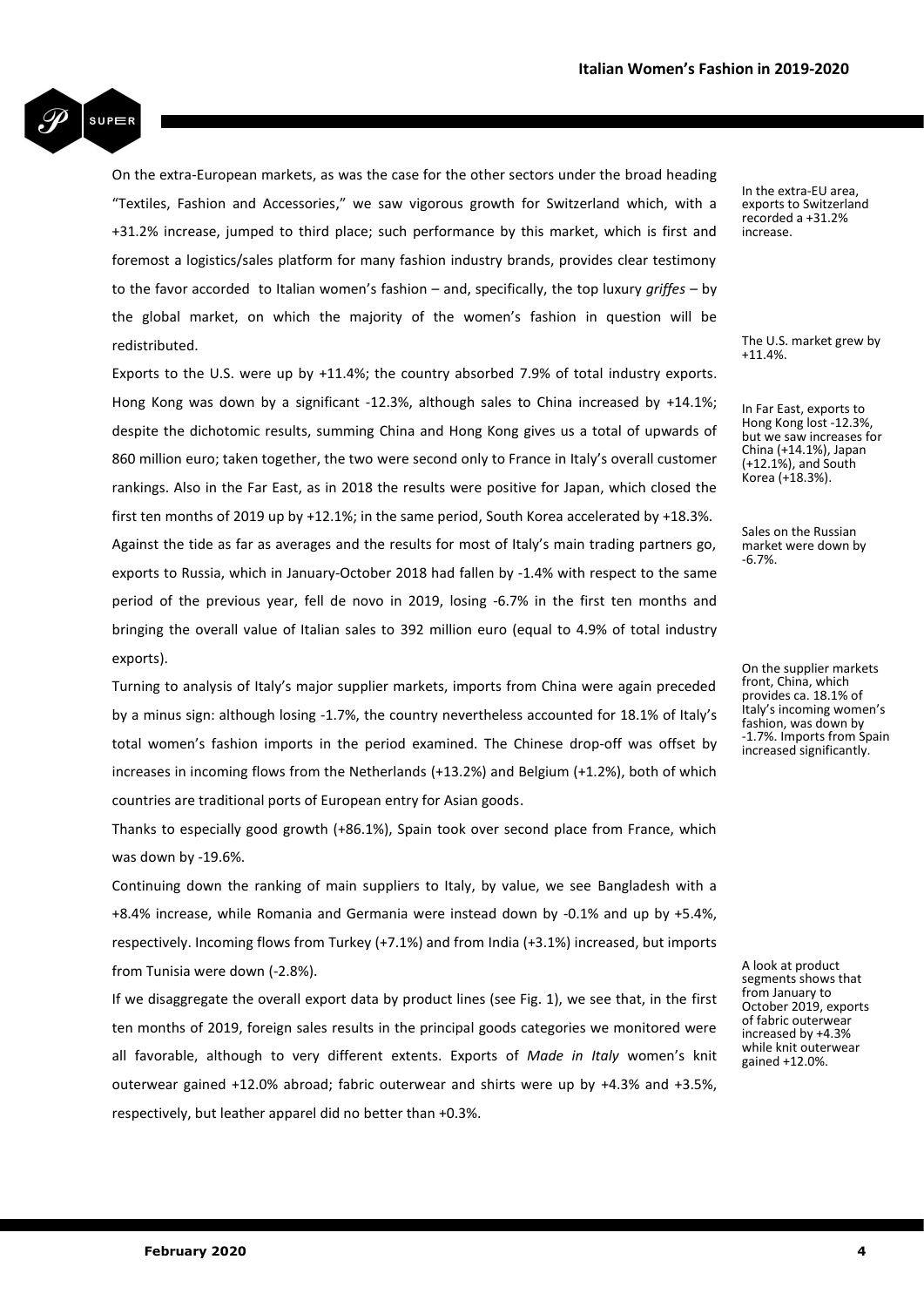

In the case of imports, we saw a double-digit increase in fabric outerwear, which closed the ten-month period with a +11.0% variation; imports of women's shirtwear and leather apparel were positive, with both categories up by a bit more than +2.0%.



## **Figure 1 – Women's Fashion(\*): Analysis of Italian Foreign Trade by Product Line** *(January-October 2019)*

*Source: ISTAT data processed by Confindustria Moda. (\*) Differently from Table 1, these aggregates include Junior products data.*

Finally, imports of women's knits – which in 2018 grew by two figures – decelerated by +1.1% in the period we examined.

# **Consumption and distribution on the Italian market**

We will turn now from the international market panorama to analysis of consumption on Italy's domestic market. The final data we analyzed refer to the Fall/Winter 2018-2019 sell-out.

As we had occasion to remark at the last edition of Pitti Uomo, the Sita Ricerca surveys concerning Textile-Fashion products as a whole tell us that the F/W 2018-19 season was again characterized by negative trends in value (-3.1%) and in volume (-2.4%).

Within this scenario, the loss by women's fashion was aligned with the general T-F industry average: current expenditure for womenswear was down by -3.2% but the sector performed better than did men's fashion, which was down by -5.3% in the same period.

As shown in Fig. 2.1, the only goods category showing a positive sign (as was also the case in F/W 2017-18) was women's shirtwear and especially blouses, highly versatile articles of clothing adaptable to many occasions, for which the sell-out was up by +1.7%. Performance by both fabric and knit outerwear was disappointing, with losses of -4.1% and -2.4%, respectively. Fabric outerwear nevertheless remained the preponderant industry segment, accounting for

In F/W 2018-19, the domestic women's fashion sell-out slumped by -3.2%.

Sales of women's shirts and blouses remained lively (+1.7%).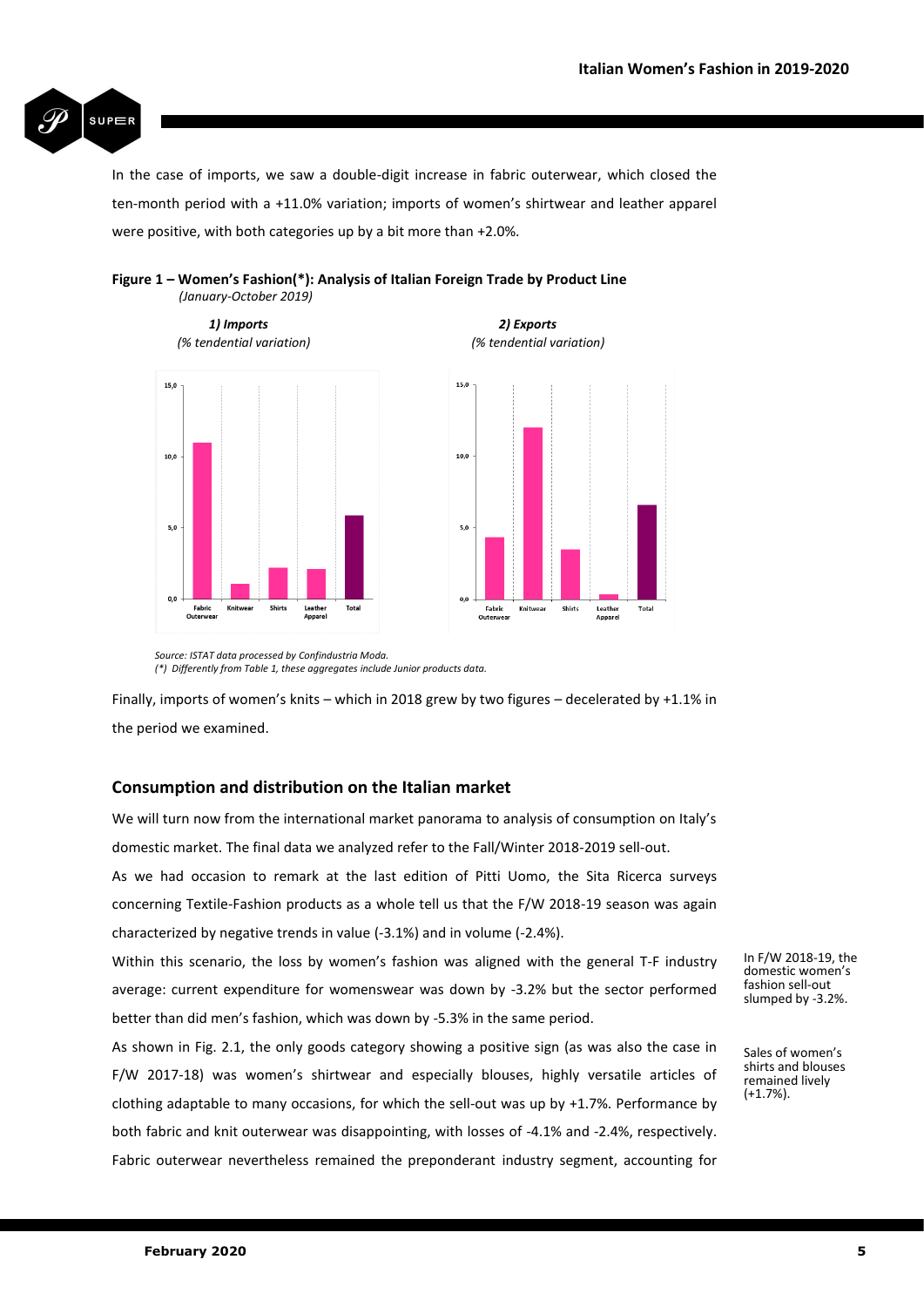

56.9% of the sell-out in value; it was followed by knitwear, with a 34.9% share. Leather apparel, after the considerable contractions of the two preceding F/W seasons, slipped by -5.0% and commanded only a 1.6% share of the women's fashion market.

The retailing front was again moved by the dichotomous dynamics that have, for some time now, been characterizing the single distribution formats and are clear reflections of an evolution in the purchasing styles of Italian women's fashion consumers. In F/W 2018-19, the chain stores, following the stop of the preceding winter season (-1.9%), changed pace and saw the sell-out they intermediated grow by +2.1%.

In F/W 2018-19, the sell-out intermediated by the chain stores increased by +2.1%.





 $6,6\%$  1,6% 56.9% 34,9% <mark>-</mark> Fabric Outerweal Knit Outerwear  $$ Leather Apparel

 **Fig. 2.3 – Sell-out Trends: Fig. 2.4 – Distribution Structure: Analysis by Distribution Channels Analysis by Distribution Channels**  *(% tendential variation in consumption, (% of overall consumption, in value)* 





*Source: Sita Ricerca data processed by Confindustria Moda.*

 *(\*) Differently from Table 1, this data refers to Italian family expenditure, not including inventories and out-of-family consumption.*